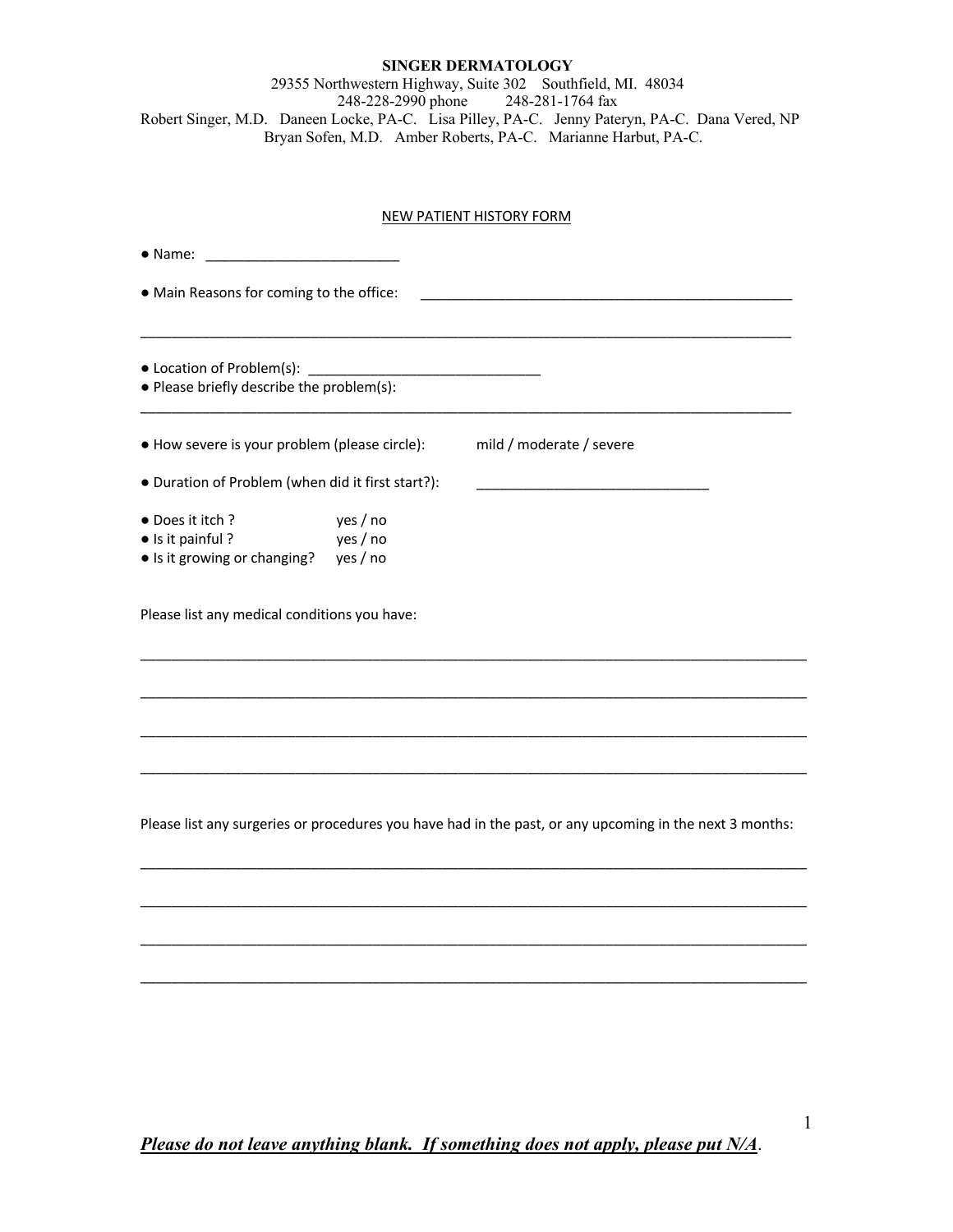#### **SINGER DERMATOLOGY**

29355 Northwestern Highway, Suite 302 Southfield, MI. 48034 248-228-2990 phone 248-281-1764 fax Robert Singer, M.D. Daneen Locke, PA-C. Lisa Pilley, PA-C. Jenny Pateryn, PA-C. Dana Vered, NP Bryan Sofen, M.D. Amber Roberts, PA-C. Marianne Harbut, PA-C.

● Name: \_\_\_\_\_\_\_\_\_\_\_\_\_\_\_\_\_\_\_\_\_\_\_\_\_

Please list any skin conditions or skin cancers you have had in the past, along with treatments:

\_\_\_\_\_\_\_\_\_\_\_\_\_\_\_\_\_\_\_\_\_\_\_\_\_\_\_\_\_\_\_\_\_\_\_\_\_\_\_\_\_\_\_\_\_\_\_\_\_\_\_\_\_\_\_\_\_\_\_\_\_\_\_\_\_\_\_\_\_\_\_\_\_\_\_\_\_\_\_\_\_\_\_\_\_\_

\_\_\_\_\_\_\_\_\_\_\_\_\_\_\_\_\_\_\_\_\_\_\_\_\_\_\_\_\_\_\_\_\_\_\_\_\_\_\_\_\_\_\_\_\_\_\_\_\_\_\_\_\_\_\_\_\_\_\_\_\_\_\_\_\_\_\_\_\_\_\_\_\_\_\_\_\_\_\_\_\_\_\_\_\_\_

\_\_\_\_\_\_\_\_\_\_\_\_\_\_\_\_\_\_\_\_\_\_\_\_\_\_\_\_\_\_\_\_\_\_\_\_\_\_\_\_\_\_\_\_\_\_\_\_\_\_\_\_\_\_\_\_\_\_\_\_\_\_\_\_\_\_\_\_\_\_\_\_\_\_\_\_\_\_\_\_\_\_\_\_\_\_

\_\_\_\_\_\_\_\_\_\_\_\_\_\_\_\_\_\_\_\_\_\_\_\_\_\_\_\_\_\_\_\_\_\_\_\_\_\_\_\_\_\_\_\_\_\_\_\_\_\_\_\_\_\_\_\_\_\_\_\_\_\_\_\_\_\_\_\_\_\_\_\_\_\_\_\_\_\_\_\_\_\_\_\_\_\_

\_\_\_\_\_\_\_\_\_\_\_\_\_\_\_\_\_\_\_\_\_\_\_\_\_\_\_\_\_\_\_\_\_\_\_\_\_\_\_\_\_\_\_\_\_\_\_\_\_\_\_\_\_\_\_\_\_\_\_\_\_\_\_\_\_\_\_\_\_\_\_\_\_\_\_\_\_\_\_\_\_\_\_\_\_\_

\_\_\_\_\_\_\_\_\_\_\_\_\_\_\_\_\_\_\_\_\_\_\_\_\_\_\_\_\_\_\_\_\_\_\_\_\_\_\_\_\_\_\_\_\_\_\_\_\_\_\_\_\_\_\_\_\_\_\_\_\_\_\_\_\_\_\_\_\_\_\_\_\_\_\_\_\_\_\_\_\_\_\_\_\_\_

Please list any family history of melanoma or any other skin condition:

● Please list your medications and supplements (and the month and year you began each one. This is very important. Don't forget OTC products like aspirin, ibuprofen, Tylenol. Also put in any medications you have stopped within the last 6 months). Please let us know the dose and frequency you are taking these!

\_\_\_\_\_\_\_\_\_\_\_\_\_\_\_\_\_\_\_\_\_\_\_\_\_\_\_\_\_\_\_\_\_\_\_\_\_\_\_\_\_\_\_\_\_\_\_\_\_\_\_\_\_\_\_\_\_\_\_\_\_\_\_\_\_\_\_\_\_\_\_\_\_\_\_\_\_\_\_\_\_\_\_\_\_\_

\_\_\_\_\_\_\_\_\_\_\_\_\_\_\_\_\_\_\_\_\_\_\_\_\_\_\_\_\_\_\_\_\_\_\_\_\_\_\_\_\_\_\_\_\_\_\_\_\_\_\_\_\_\_\_\_\_\_\_\_\_\_\_\_\_\_\_\_\_\_\_\_\_\_\_\_\_\_\_\_\_\_\_\_\_\_

\_\_\_\_\_\_\_\_\_\_\_\_\_\_\_\_\_\_\_\_\_\_\_\_\_\_\_\_\_\_\_\_\_\_\_\_\_\_\_\_\_\_\_\_\_\_\_\_\_\_\_\_\_\_\_\_\_\_\_\_\_\_\_\_\_\_\_\_\_\_\_\_\_\_\_\_\_\_\_\_\_\_\_\_\_\_

\_\_\_\_\_\_\_\_\_\_\_\_\_\_\_\_\_\_\_\_\_\_\_\_\_\_\_\_\_\_\_\_\_\_\_\_\_\_\_\_\_\_\_\_\_\_\_\_\_\_\_\_\_\_\_\_\_\_\_\_\_\_\_\_\_\_\_\_\_\_\_\_\_\_\_\_\_\_\_\_\_\_\_\_\_\_

\_\_\_\_\_\_\_\_\_\_\_\_\_\_\_\_\_\_\_\_\_\_\_\_\_\_\_\_\_\_\_\_\_\_\_\_\_\_\_\_\_\_\_\_\_\_\_\_\_\_\_\_\_\_\_\_\_\_\_\_\_\_\_\_\_\_\_\_\_\_\_\_\_\_\_\_\_\_\_\_\_\_\_\_\_\_

\_\_\_\_\_\_\_\_\_\_\_\_\_\_\_\_\_\_\_\_\_\_\_\_\_\_\_\_\_\_\_\_\_\_\_\_\_\_\_\_\_\_\_\_\_\_\_\_\_\_\_\_\_\_\_\_\_\_\_\_\_\_\_\_\_\_\_\_\_\_\_\_\_\_\_\_\_\_\_\_\_\_\_\_\_\_

\_\_\_\_\_\_\_\_\_\_\_\_\_\_\_\_\_\_\_\_\_\_\_\_\_\_\_\_\_\_\_\_\_\_\_\_\_\_\_\_\_\_\_\_\_\_\_\_\_\_\_\_\_\_\_\_\_\_\_\_\_\_\_\_\_\_\_\_\_\_\_\_\_\_\_\_\_\_\_\_\_\_\_\_\_\_

\_\_\_\_\_\_\_\_\_\_\_\_\_\_\_\_\_\_\_\_\_\_\_\_\_\_\_\_\_\_\_\_\_\_\_\_\_\_\_\_\_\_\_\_\_\_\_\_\_\_\_\_\_\_\_\_\_\_\_\_\_\_\_\_\_\_\_\_\_\_\_\_\_\_\_\_\_\_\_\_\_\_\_\_\_\_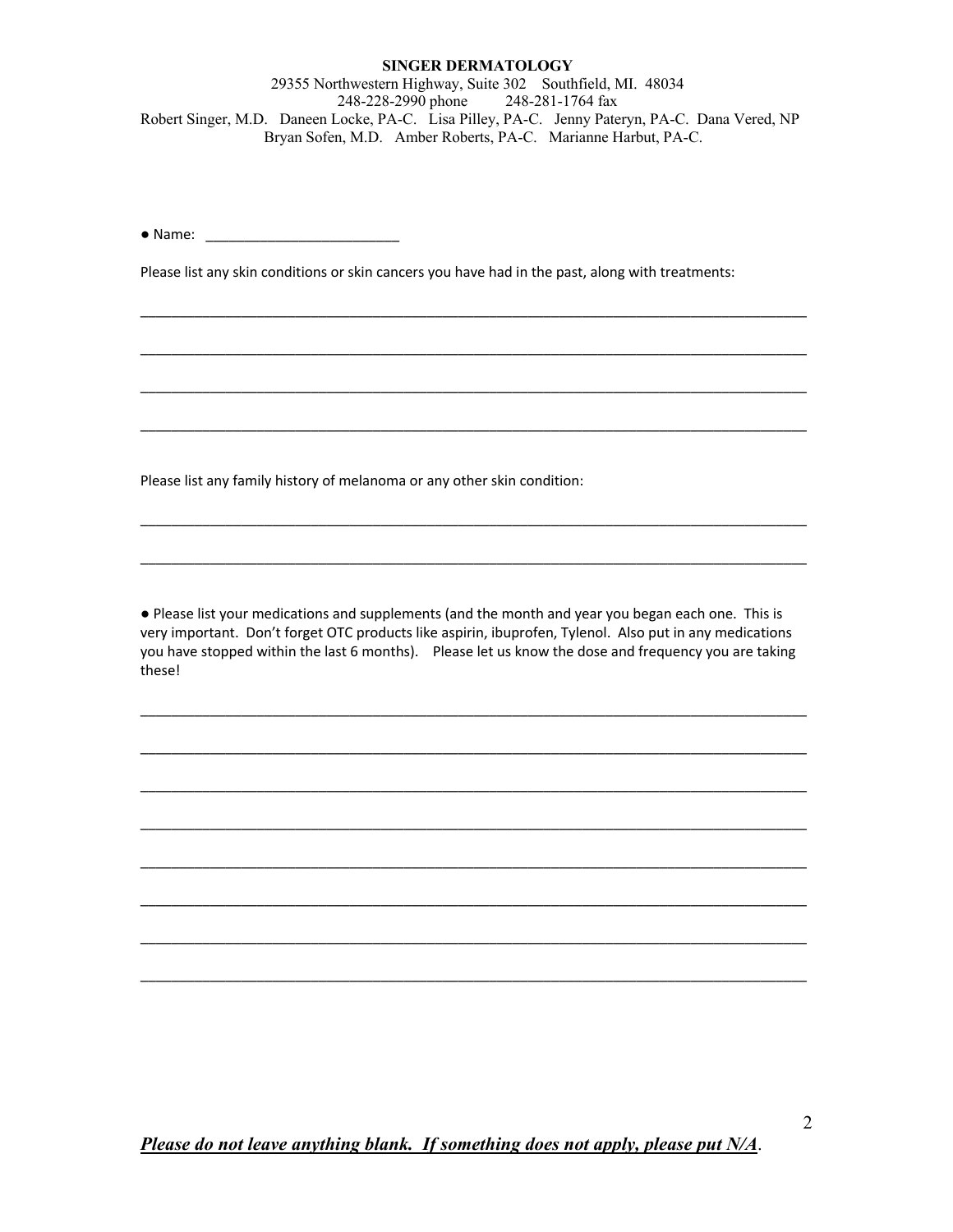# **SINGER DERMATOLOGY** 29355 Northwestern Highway, Suite 302 Southfield, MI. 48034 248-228-2990 phone 248-281-1764 fax Robert Singer, M.D. Daneen Locke, PA-C. Lisa Pilley, PA-C. Jenny Pateryn, PA-C. Dana Vered, NP Bryan Sofen, M.D. Amber Roberts, PA-C. Marianne Harbut, PA-C. ● Name: \_\_\_\_\_\_\_\_\_\_\_\_\_\_\_\_\_\_\_\_\_\_\_\_\_ ● Are you allergic to any medications? yes / no If so, please list the date or year you had the reaction and what kind of symptoms you had, such as rash, itching, hives, shortness of breath, nausea, etc. \_\_\_\_\_\_\_\_\_\_\_\_\_\_\_\_\_\_\_\_\_\_\_\_\_\_\_\_\_\_\_\_\_\_\_\_\_\_\_\_\_\_\_\_\_\_\_\_\_\_\_\_\_\_\_\_\_\_\_\_\_\_\_\_\_\_\_\_\_\_\_\_\_\_\_\_\_\_\_\_\_\_\_\_\_\_ \_\_\_\_\_\_\_\_\_\_\_\_\_\_\_\_\_\_\_\_\_\_\_\_\_\_\_\_\_\_\_\_\_\_\_\_\_\_\_\_\_\_\_\_\_\_\_\_\_\_\_\_\_\_\_\_\_\_\_\_\_\_\_\_\_\_\_\_\_\_\_\_\_\_\_\_\_\_\_\_\_\_\_\_\_\_ \_\_\_\_\_\_\_\_\_\_\_\_\_\_\_\_\_\_\_\_\_\_\_\_\_\_\_\_\_\_\_\_\_\_\_\_\_\_\_\_\_\_\_\_\_\_\_\_\_\_\_\_\_\_\_\_\_\_\_\_\_\_\_\_\_\_\_\_\_\_\_\_\_\_\_\_\_\_\_\_\_\_\_\_\_\_ \_\_\_\_\_\_\_\_\_\_\_\_\_\_\_\_\_\_\_\_\_\_\_\_\_\_\_\_\_\_\_\_\_\_\_\_\_\_\_\_\_\_\_\_\_\_\_\_\_\_\_\_\_\_\_\_\_\_\_\_\_\_\_\_\_\_\_\_\_\_\_\_\_\_\_\_\_\_\_\_\_\_\_\_\_\_ ● Do you smoke, vape, or chew tobacco: yes / no / quit ● Do you drink alcohol: yes / no / quit If you drink, how many drinks per day?  $\leq 1$   $\leq 1$   $\leq 2$   $\leq 3$  or more Do you have any family history of diabetes, heart disease, cancer, autoimmune disease, psoriasis or other skin condition? If yes, please explain: \_\_\_\_\_\_\_\_\_\_\_\_\_\_\_\_\_\_\_\_\_\_\_\_\_\_\_\_\_\_\_\_\_\_\_\_\_\_\_\_\_\_\_\_\_\_\_\_\_\_\_\_\_\_\_\_\_\_\_\_\_\_\_\_\_\_\_ \_\_\_\_\_\_\_\_\_\_\_\_\_\_\_\_\_\_\_\_\_\_\_\_\_\_\_\_\_\_\_\_\_\_\_\_\_\_\_\_\_\_\_\_\_\_\_\_\_\_\_\_\_\_\_\_\_\_\_\_\_\_\_\_\_\_\_\_\_\_\_\_\_\_\_\_\_\_\_\_\_\_\_\_\_ \_\_\_\_\_\_\_\_\_\_\_\_\_\_\_\_\_\_\_\_\_\_\_\_\_\_\_\_\_\_\_\_\_\_\_\_\_\_\_\_\_\_\_\_\_\_\_\_\_\_\_\_\_\_\_\_\_\_\_\_\_\_\_\_\_\_\_\_\_\_\_\_\_\_\_\_\_\_\_\_\_\_\_\_\_ \_\_\_\_\_\_\_\_\_\_\_\_\_\_\_\_\_\_\_\_\_\_\_\_\_\_\_\_\_\_\_\_\_\_\_\_\_\_\_\_\_\_\_\_\_\_\_\_\_\_\_\_\_\_\_\_\_\_\_\_\_\_\_\_\_\_\_\_\_\_\_\_\_\_\_\_\_\_\_\_\_\_\_\_\_ \_\_\_\_\_\_\_\_\_\_\_\_\_\_\_\_\_\_\_\_\_\_\_\_\_\_\_\_\_\_\_\_\_\_\_\_\_\_\_\_\_\_\_\_\_\_\_\_\_\_\_\_\_\_\_\_\_\_\_\_\_\_\_\_\_\_\_\_\_\_\_\_\_\_\_\_\_\_\_\_\_\_\_\_\_ Do you have ? (please circle): • Do you have a pacemaker?  $yes / no$  If yes, explain \_\_\_\_\_\_\_\_\_\_\_\_\_\_\_\_\_\_\_\_\_\_\_\_\_\_\_\_\_\_ ● Do you have a defibrillator? yes / no If yes, explain • Do you have an artificial heart valve? yes / no If yes, explain \_\_\_\_\_\_\_\_\_\_\_\_\_\_ ● Do you have artificial joints yes / no If yes, explain \_\_\_\_\_\_\_\_\_\_\_\_\_\_\_\_\_\_\_\_\_\_ within the past year? ● Do you premedicate before procedures? yes / no If yes, explain • Do you have an allergy to adhesive? yes / no If yes, explain \_\_\_\_\_\_\_\_\_\_\_\_\_\_\_\_\_ ● Do you have allergy to topical yes / no If yes, explain \_\_\_\_\_\_\_\_\_\_\_\_\_\_\_\_\_\_\_\_\_\_ Antibiotic ointments? • Are you on blood thinners ?  $\overline{\phantom{a}}$  yes / no  $\overline{\phantom{a}}$  If yes, explain  $\overline{\phantom{a}}$ • Do you have problems with bleeding? yes / no If yes, explain \_\_\_\_\_\_\_\_\_\_\_\_\_\_\_\_\_ ● Do you get a rapid heartbeat with yes / no If yes, explain \_\_\_\_\_\_\_\_\_\_\_\_\_\_\_\_\_\_\_

## *Please do not leave anything blank. If something does not apply, please put N/A*.

epinephrine (dentist, etc) ?

3